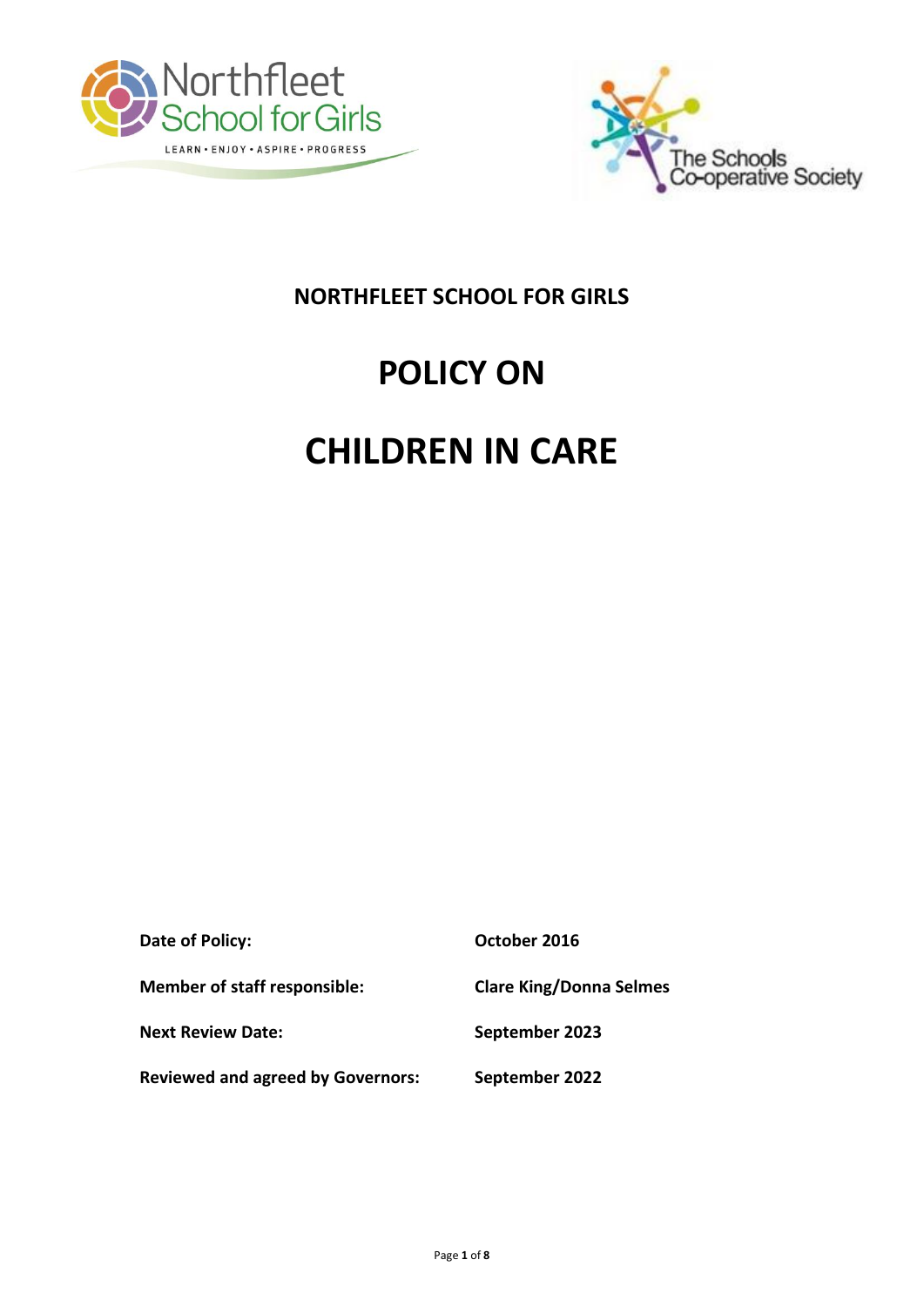# **SCHOOL POLICY FOR THE EDUCATION OF CHILDREN IN CARE**

#### **Definitions**

The term "Children in Care" (previously known as "Looked after Children") includes children who are:

- in foster care or children's homes
- subject to care orders
- "accommodated" on a purely voluntary basis.

# Principles

Nationally, Children in Care significantly underachieve and are at greater risk of exclusion compared with their peers. Schools have a major part to play in ensuring that Children in Care are enabled to be healthy, stay safe, enjoy, achieve, make a positive contribution to society and achieve economic well being, in line with Every Child Matters.

Helping Children in Care succeed and providing a better future for them is a key priority for Kent County Council and Kent schools. This policy takes account of:

- The County Council's duty under Section 52 of the Children Act 2004 to promote the educational achievement of Looked After Children (LAC).
- The Education (Admission of Looked After Children) (England) Regulations 2006.
- Relevant DfES guidance to Governing Bodies (*Supporting Looked After Learners: A Practical Guide for School Governors*)*.*

Northfleet School for Girls' approach to supporting the educational achievement of Children in Care is based on the following principles:

- Prioritising education.
- Promoting attendance.
- Targeting support.
- Having high expectations.
- Promoting inclusion through challenging and changing attitudes.
- Achieving stability and continuity.
- Early intervention and priority action.
- Listening to children.
- Promoting health and wellbeing.
- Reducing exclusions and promoting stability.
- Working in partnership with carers, social workers and other professionals.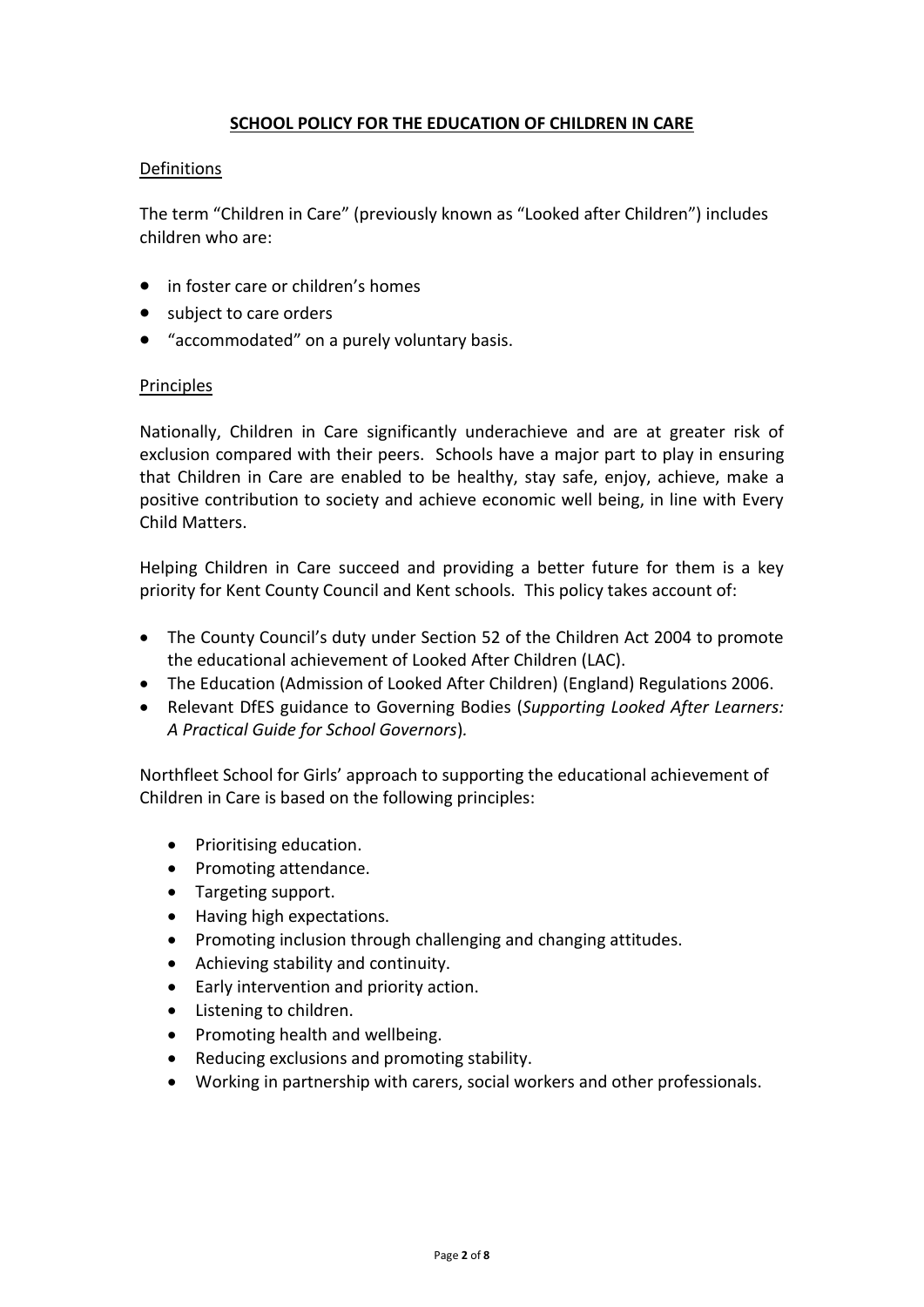Northfleet School for Girls understands that there are approximately 54,000 Children in Care in England - a figure that is rising. About 2/3 of these are in foster placements, the rest are in residential homes or placed with their parents. Over 80% are of compulsory school age. These children are looked after for a wide variety of reasons - from being victims of abuse, illness or death of a parent or because of a major family upheaval and breakdown of relationships. Less than 2% are looked after because they have committed offences.

The school recognises the widespread concern that the educational attainments of these children falls well below their peers - research shows that 75% of care leavers leave formal education with no qualifications at all; only 15% go into further education, compared with 68% of the general population. Northfleet School for Girls is therefore committed to ensuring that, as far as possible, the "looked after children in its care receive the highest standard of education and every opportunity to reach their full academic potential. We aim to exceed the national target for 75% of such children to obtain at least one GCSE or equivalent..

The school also recognises the national criticism that there has been a failure of the professional agencies to work together in responding to the needs of the "Child in Care". Northfleet School for Girls therefore commits itself to full liaison with all relevant outside agencies to ensure the best support for the "looked after" child both within and without school.

In addition the school recognises the research which shows that many Children in Care are more likely to be affected by problems of homelessness, early parenthood and drug or alcohol abuse. Northfleet School for Girls remains committed to ensuring that all "looked after" children in its care receive the best personal, social and health education to ensure a happy and successful transition into adult life.

At Northfleet School for Girls we recognise that Children in Care are not solely the responsibility of the Social Services Department and that as part of the Local Authority we are part of the "corporate parent" to these children with a joint responsibility to ensure that they have access to all the available opportunities.

# Aims

Our aims therefore are to:

- prioritise education in the lives of Children in Care
- **•** promote social inclusion and equal access
- achieve continuity and stability for the child
- have high expectations of them
- practise early intervention and the taking of positive action
- listen to the child.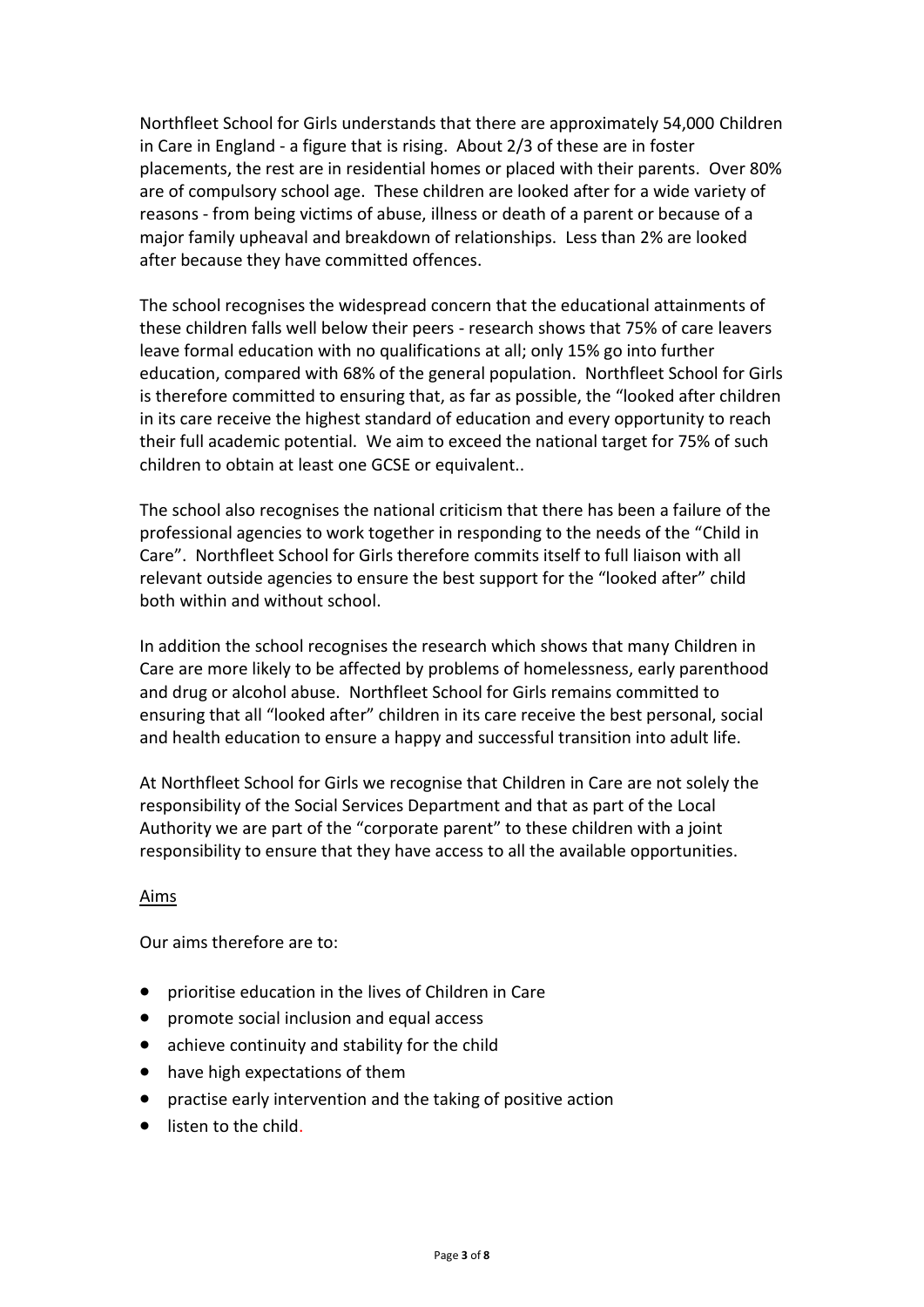The school will champion the needs of Children in Care, raise awareness and challenge negative stereotypes about them, in order to ensure that they achieve to the highest level possible.

In order to meet, or satisfy, these aims the school will implement the following practices:

#### Practices

- The school will appoint a "designated teacher" to act as advocate and a resource for Children in Care. In line with Government Guidance, this Designated Teacher will be "someone with sufficient authority to make things happen…"
- **In Northfleet School for Girls, the Designated Teacher is CLARE KING who is contactable by email [c.king@nsfg.org.uk](mailto:c.king@nsfg.org.uk) or by Telephone 01474 831020**
- The Designated Teacher will act as a link, or liaison point, to other professionals for named children within the school. The Designated Teacher (or their representative) will attend all formal review meetings on the child whether these are at school, home or the Social Services Department (SSD). The Designated Teacher will also be the first point of contact at the school (by phone, letter or interview) with foster carers, social workers or any other professional involved in the welfare of the child.
- The Designated Teacher will be responsible for the school input to the overall "care plan" and "placement plan" for the Child in Care. The Designated Teacher will therefore be responsible for ensuring the educational provision of these plans which will include a Personal Education Plan which ensures access to services and support, minimises disruptions to education, identifies unmet needs and sets clear targets for progress and achievement. For Kent CIC this will be in the form of an E-PEP through the Professional Portal; for CIC from other authorities, their formats will be used. Where the child is seen to have special educational needs it will be the responsibility of the Designated Teacher to ensure close co-operation with the SENCO in meeting the child's needs. In this some flexibility with the curriculum might be needed and the school will follow the guidelines of the DfEE circulars 10/99 and 11/99 *Social inclusion: Pupil Support* for detailed arrangements for any dis-application of the curriculum and alternative educational programmes that might be deemed necessary.
- As research shows that the "looked after" child is six to eight times more likely to suffer emotional and/or behavioural problems it will be the responsibility of the Designated Teacher to ensure prompt referral to relevant agencies for SEMH support.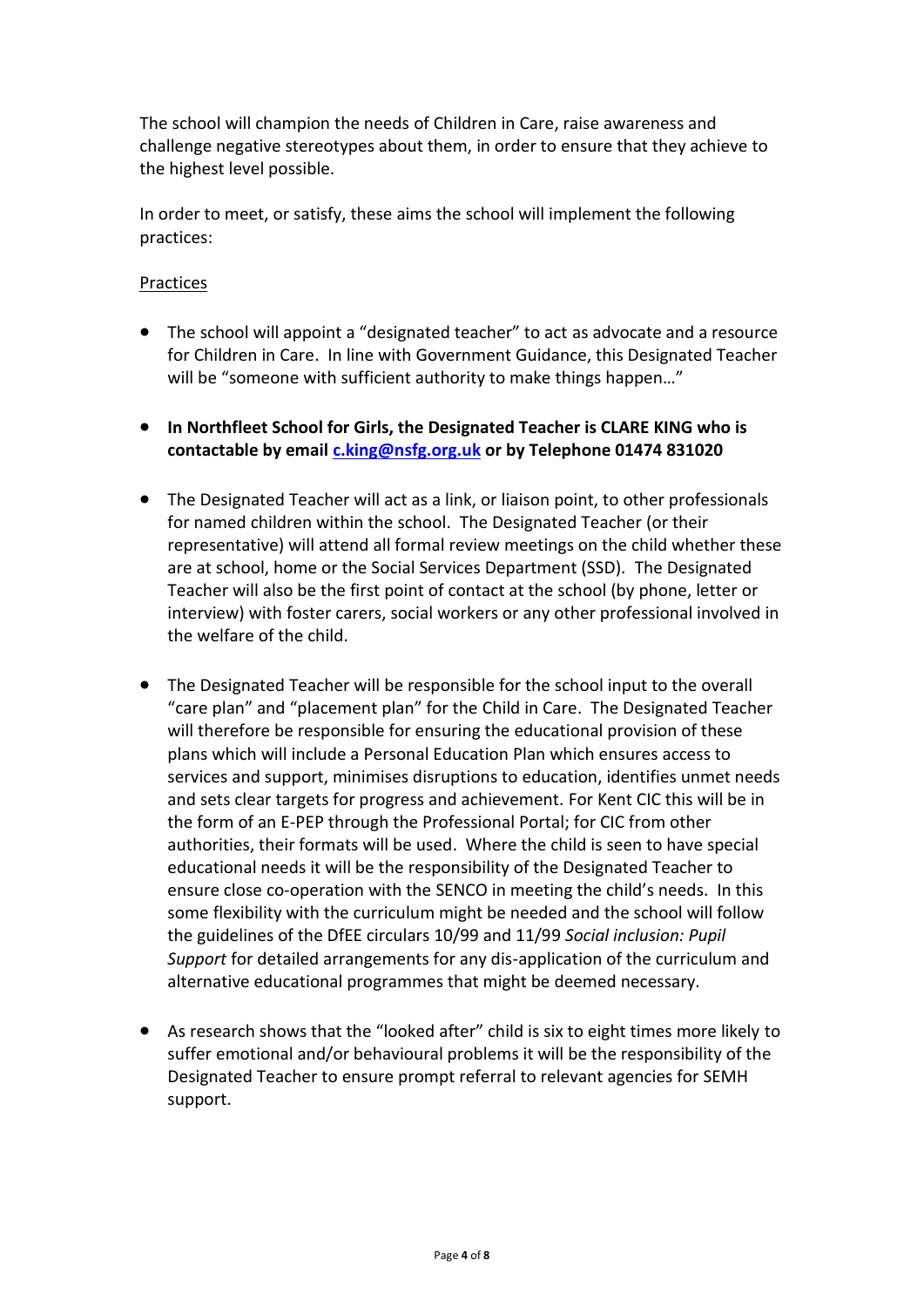- The Designated Teacher shall be responsible for collating the names and details of all Children in Care and obtaining all relevant information on them from other professionals. The Designated Teacher (or representative) shall be responsible for liaising with colleagues in the school when the child is admitted and the speedy and efficient transfer of educational information when children change school.
- In line with government guidelines there will be as far as possible a policy of positive discrimination towards named children to give them the best possible chance of success within the school.
- For as long as the child is part of the school the Designated Teacher shall disseminate all relevant information to staff on a "need to know" basis.
- The Designated Teacher will support the principle of continuity of education for the Child in Care despite their being moved to different foster carers.
- The Designated Teacher will liaise with the Assistant Head Teacher of Virtual School Kent and shall be the point of liaison with Virtual School Heads of all relevant placing authorities.
- The Designated Teacher will liaise with social services and all other relevant parties in the implementation of a Personal Education Plan as outlined in the "Education of Young People in Public Care" folder produced in 2000 by the DfEE and the Department of Health. In line with new guidelines issued in September 2009 the Designated Teacher will be responsible for the PEP meetings (subsequent to the initial meeting). This may involve calling the meeting; inviting delegates, chairing the meeting, completing the PEP documentation and finally ensuring its dissemination to all. This will vary according to the procedures of each placing authority. The aim will be to hold this PEP meeting at least 2 weeks before the Care Plan reviews.
- The Designated Teacher shall work with the Virtual School and the Social Services departments at the PEP meeting to agree on the use of the Pupil Premium Plus to ensure that the educational progress of the child is enhanced.
- The Designated Teacher shall attend "update training for Designated Teachers" as provided by Virtual School Kent (or other placing Authority) to ensure that the PEP process and other responsibilities are carried out effectively.
- The Designated Teacher is responsible to the head teacher for the implementation of the above practices.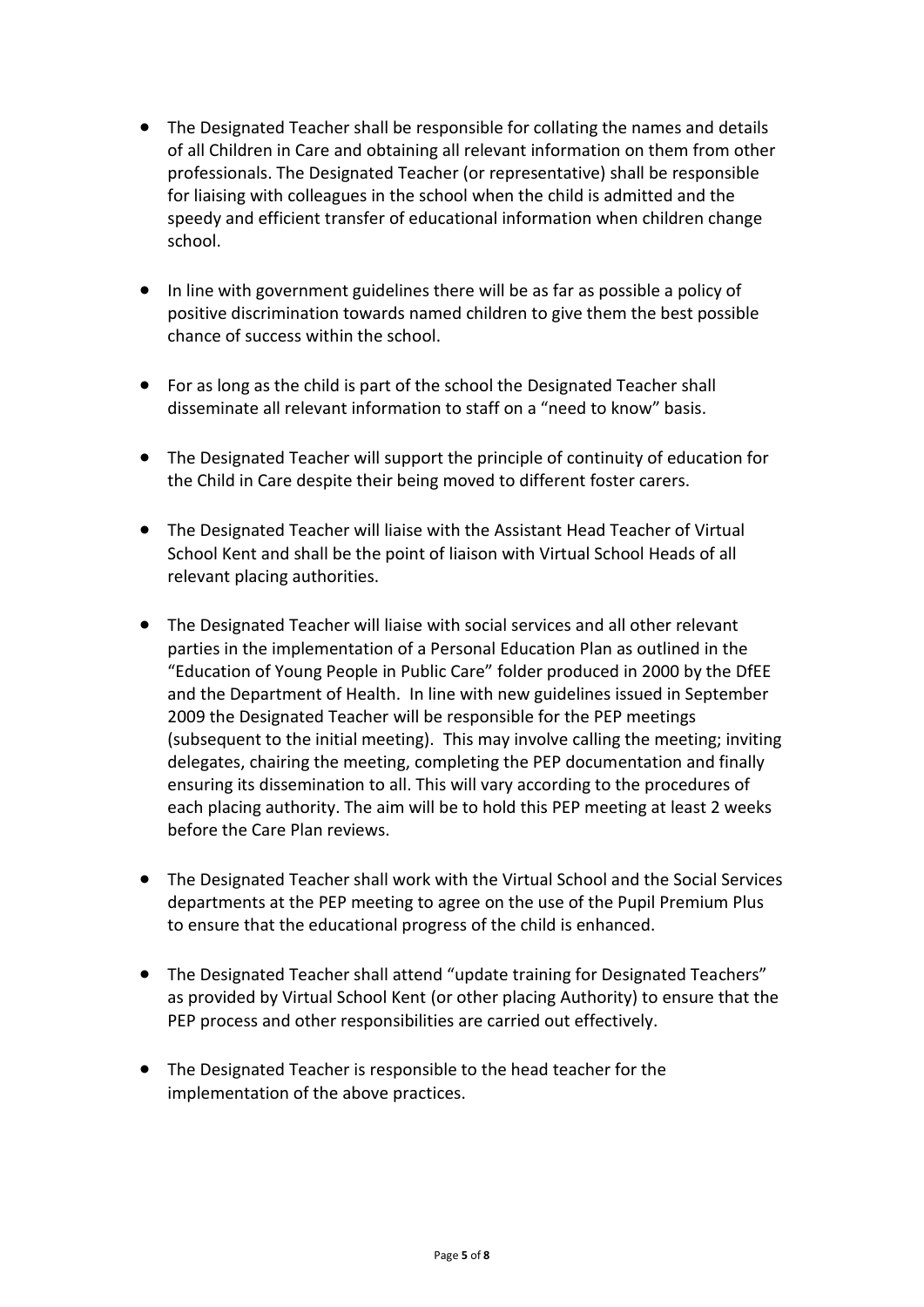## Responsibility of the Head Teacher

- Identify a Designated Teacher for Children in Care, whose role is set out below. It is essential that another appropriate person is identified quickly should the Designated Teacher leave the school or take sick leave.
- Ensure that procedures are in place to monitor the admission, progress, attendance and any exclusions of Children in Care and take action where progress, conduct or attendance are below expectations.
- Report on the progress, attendance and conduct of Children in Care.
- Ensure that staff in school receive relevant training and are aware of their responsibilities under this policy and related guidance.

# Responsibility of the Governing body

- Identify a nominated Governor for Children in Care.
- Ensure that all Governors are fully aware of the legal requirements and guidance on the education of Children in Care.
- Ensure the school has an overview of the needs and progress of Children in Care.
- Allocate resources to meet the needs of Children in Care.
- Ensure the school's other policies and procedures support their needs.

# *Procedures: the Governing Body will:*

- Monitor the academic progress of Children in Care, through an annual report (see below).
- Ensure that Children in Care are given top priority when applying for places in accordance with the school's oversubscription criteria.
- Work to prevent exclusions and reduce time out of school, by ensuring the school implements policies and procedures to ensure Children in Care achieve and enjoy their time at the school, by recognising the extra problems caused by excluding them and by not excluding them except as a last resort.
- Ensure that the school has a Designated Teacher, and that the Designated Teacher is enabled to carry out his or her responsibilities as below.
- Support the Headteacher, the Designated Teacher and other staff in ensuring that the needs of Children In Care are recognised and met.
	- Receive a report once a year setting out:
- 1. The number of Children in Care on the school's roll (if any).
- 2. Their attendance, as a discreet group, compared to other pupils.
- 3. Their CAT scores, GCSE results, and other qualifications achieved, as a discreet group, compared to other pupils.
- 4. The number of fixed term and permanent exclusions (if any).
- *5.* The destinations of pupils who leave the school.
- *6.* The information for this report should be collected and reported in ways that preserve the anonymity and respect the confidentiality of the pupils concerned.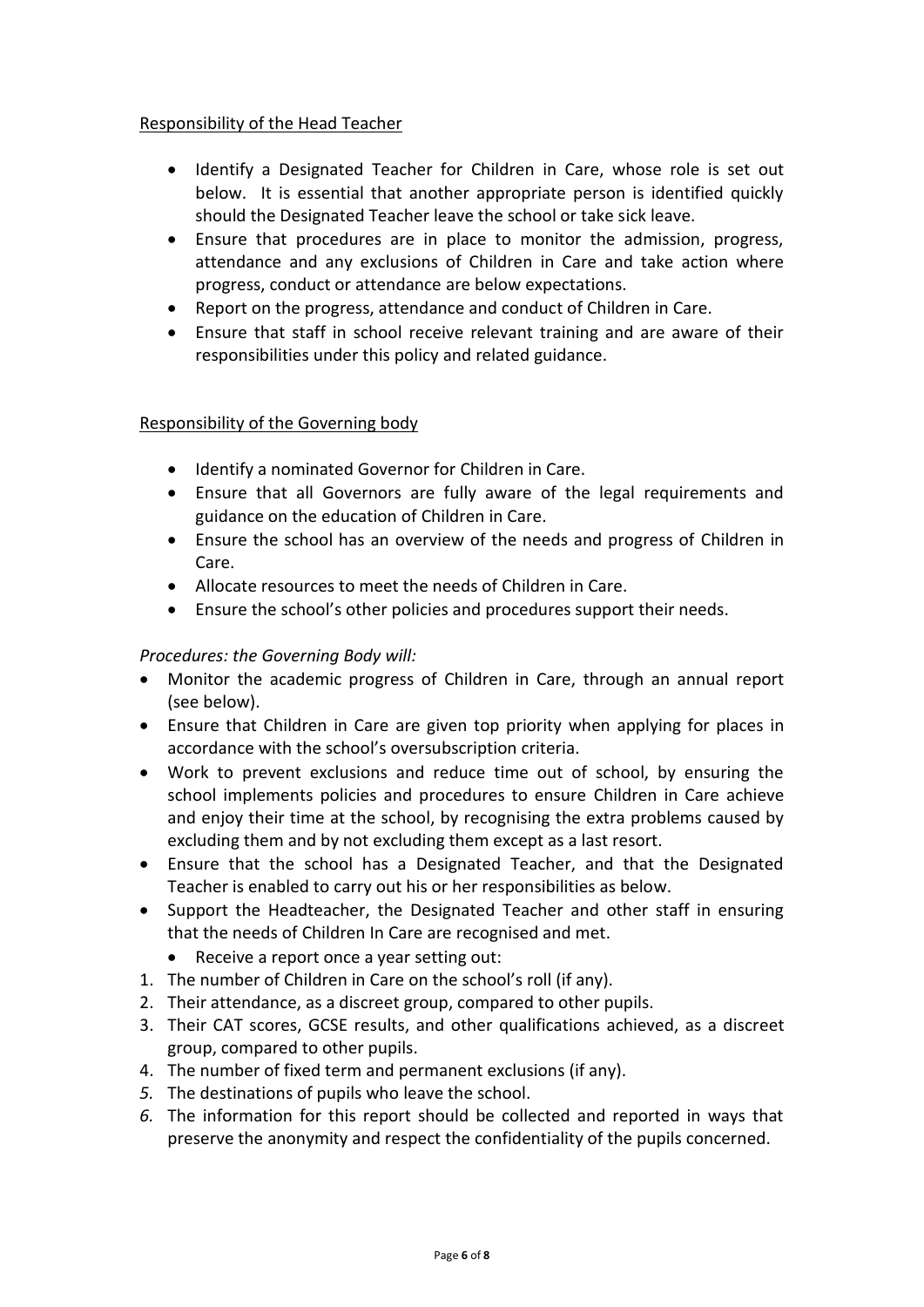#### THE RESPONSIBILITIES OF ALL STAFF

All our staff will:

- Have high aspirations for the educational and personal achievement of Children in Care, as for all pupils.
- Maintain the Child in Care's confidentiality and ensure they are supported sensitively.
- Respond positively to a pupil's request to be the named member of staff whom they can talk to when they feel it is necessary.
- Respond promptly to the Designated Teacher's requests for information.
- Work to enable Children in Care to achieve stability and success within school.
- Promote the self-esteem of all Children in Care.
- Have an understanding of the key issues that affect the learning of Children in Care.
- Be aware that 60% of Children in Care say they are bullied so work to prevent bullying in line with the School's policy.

#### Monitoring and Evaluation

- The Designated Teacher, the Head Teacher and the CIC Governor will discuss the progress of all Children in Care at a regular review meeting.
- At this meeting, anonymous data on Children in Care shall be discussed. This data will include attainment grades, effort grades, behaviour management indicators (sanction and achievement data, exclusion records) and intervention levels
- The review meeting will recommend any changes to practice in light of the discussions.
- Once a year the annual, aggregated data, will be discussed at a Governors' curriculum committee and then reported to the full Governing Body.

Advice and support is available from Virtual School Kent: <http://www.virtualschool.lea.kent.sch.uk/>

> Author: Clare King Revised: September 2021